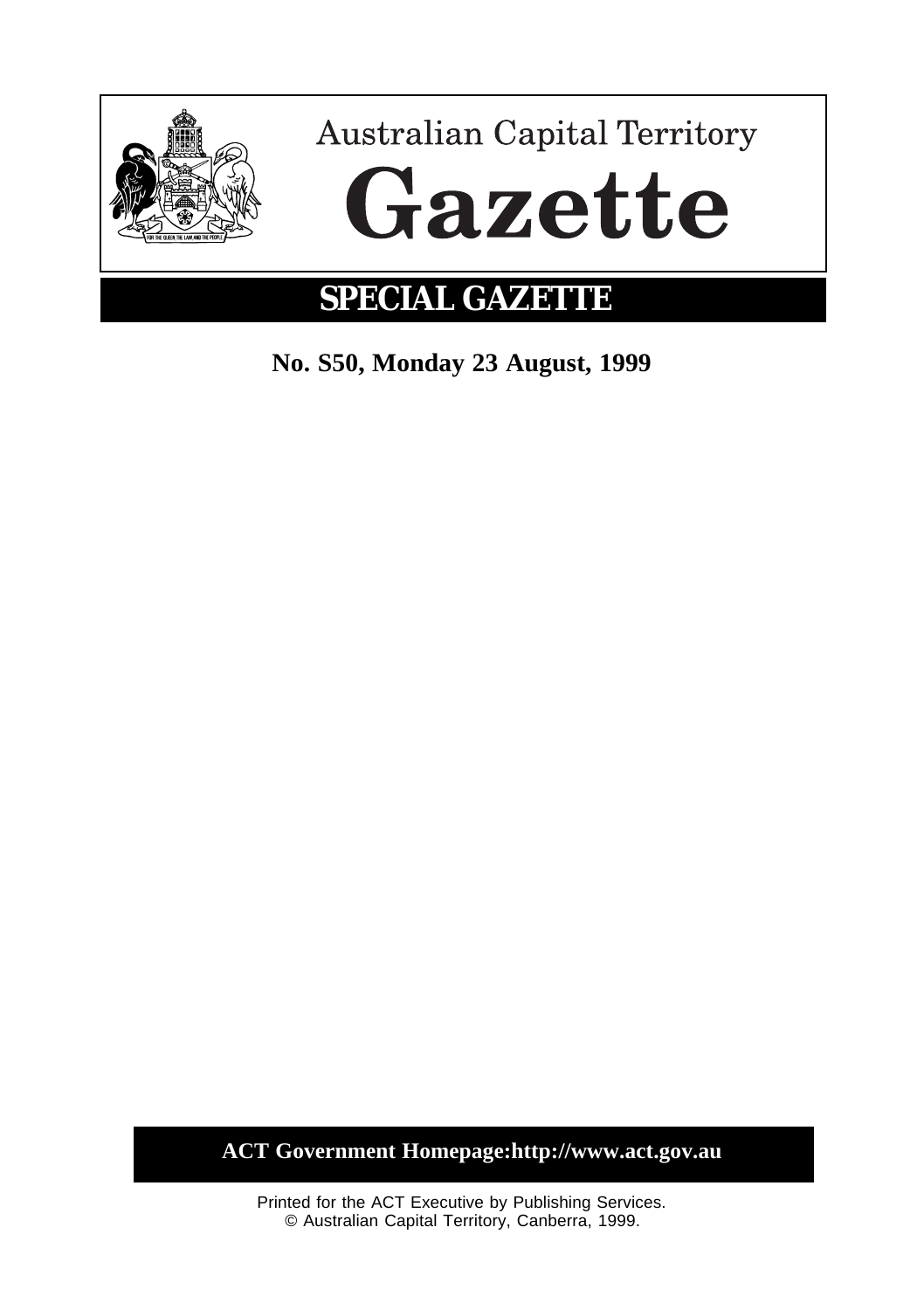## **AUSTRALIAN CAPITAL TERRITORY**

## **ADMINISTRATIVE ARRANGEMENTS**

I, Kate Carnell, Chief Minister for the Australian Capital Territory -

- $(a)$ revoke all existing Administrative Arrangements;
- pursuant to section 43 of the Australian Capital Territory (Self- $(b)$ Government) Act 1988 of the Commonwealth -
	- $(i)$ allocate to a Minister referred to in the first column of the Schedule, matters relating to the powers of the Executive as follows:
		- $(A)$ the responsibility of governing the Territory with respect to the matters specified in the second column of the Schedule opposite the reference to that Minister;
		- $(B)$ the responsibility of executing and maintaining the enactments specified in the third column of the Schedule opposite the reference to that Minister, and the subordinate laws under those enactments;
		- $(C)$ the responsibility of exercising the powers vested in the Executive by the laws of the Commonwealth in force in the Territory listed in the third column of the Schedule opposite the reference to that Minister; and
		- $(D)$ the responsibility of exercising prerogatives of the Crown so far as they relate to the Executive's responsibility mentioned in paragraph (A), (B) or (C); and
	- $(ii)$ authorise any Minister to act on my behalf or on behalf of any other Minister;
- pursuant to section 13 of the Public Sector Management Act 1994 of  $(c)$ the Territory
	- establish the administrative units referred to in the fourth column  $(i)$ of the Schedule;
	- $(ii)$ place the Chief Executive referred to in the fifth column of the Schedule in control of the administrative unit or units referred to in the fourth column of the Schedule opposite that reference; and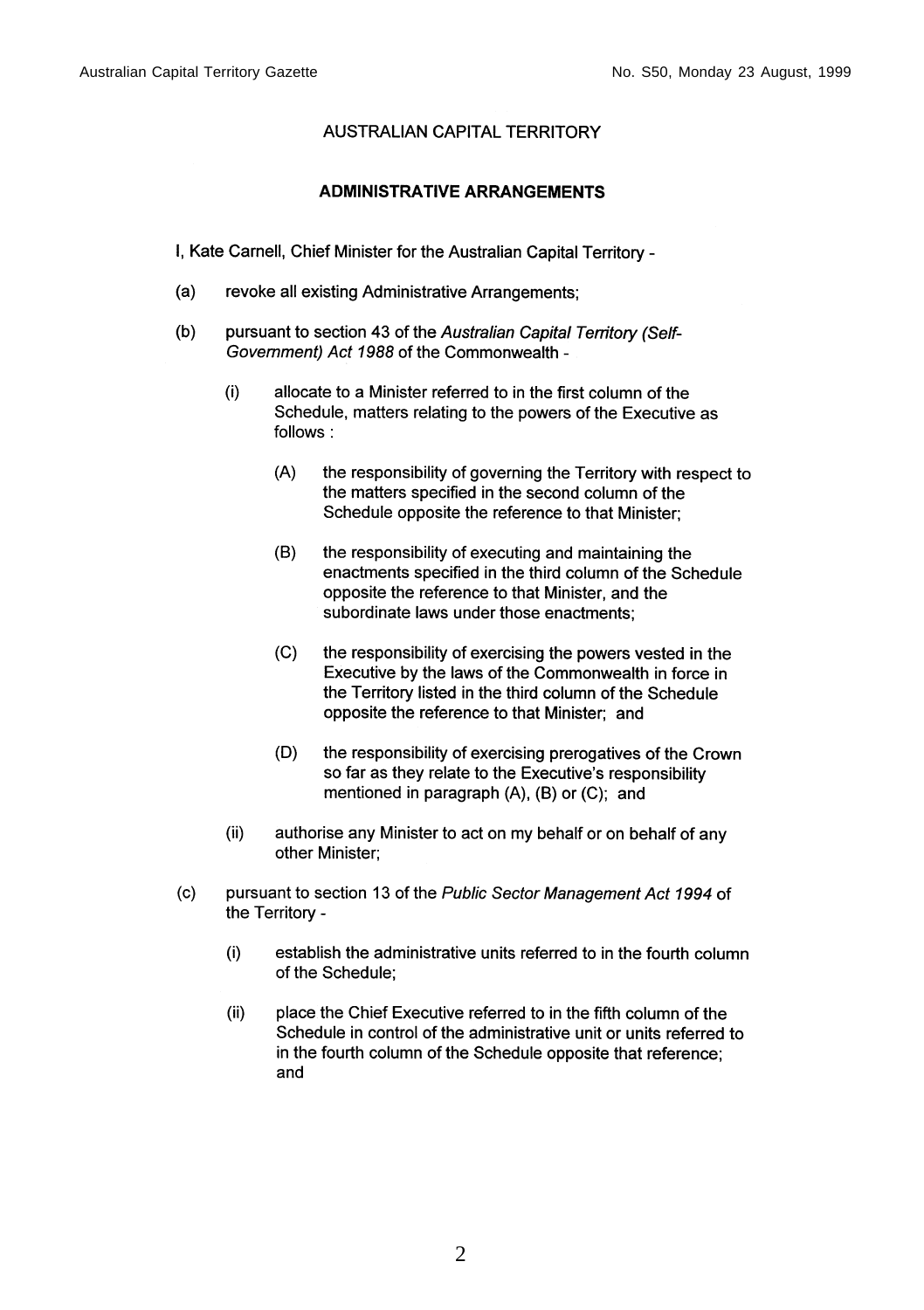$(d)$ pursuant to section 14 of the Public Sector Management Act 1994 of the Territory -

- $(i)$ allocate to the Minister referred to in the first column of the Schedule responsibility for the administrative unit or units referred to in the fourth column of the Schedule opposite that reference; and
- $(ii)$ allocate to an administrative unit referred to in the fourth column of the Schedule responsibility for -
	- $(A)$ the matters referred to in the second column of the Schedule opposite that reference; and
	- $(B)$ the enactments referred to in the third column of the Schedule opposite that reference.

 $(e)$ These Administrative Arrangements come into operation on 23 August 1999.

In the Schedule:

"(NSW)" means "of the State of New South Wales in its application in the Territory"; and

"(Cmlth)" means "of the Commonwealth".

August 1999 Dated:

**Kate Carnell CHIEF MINISTER**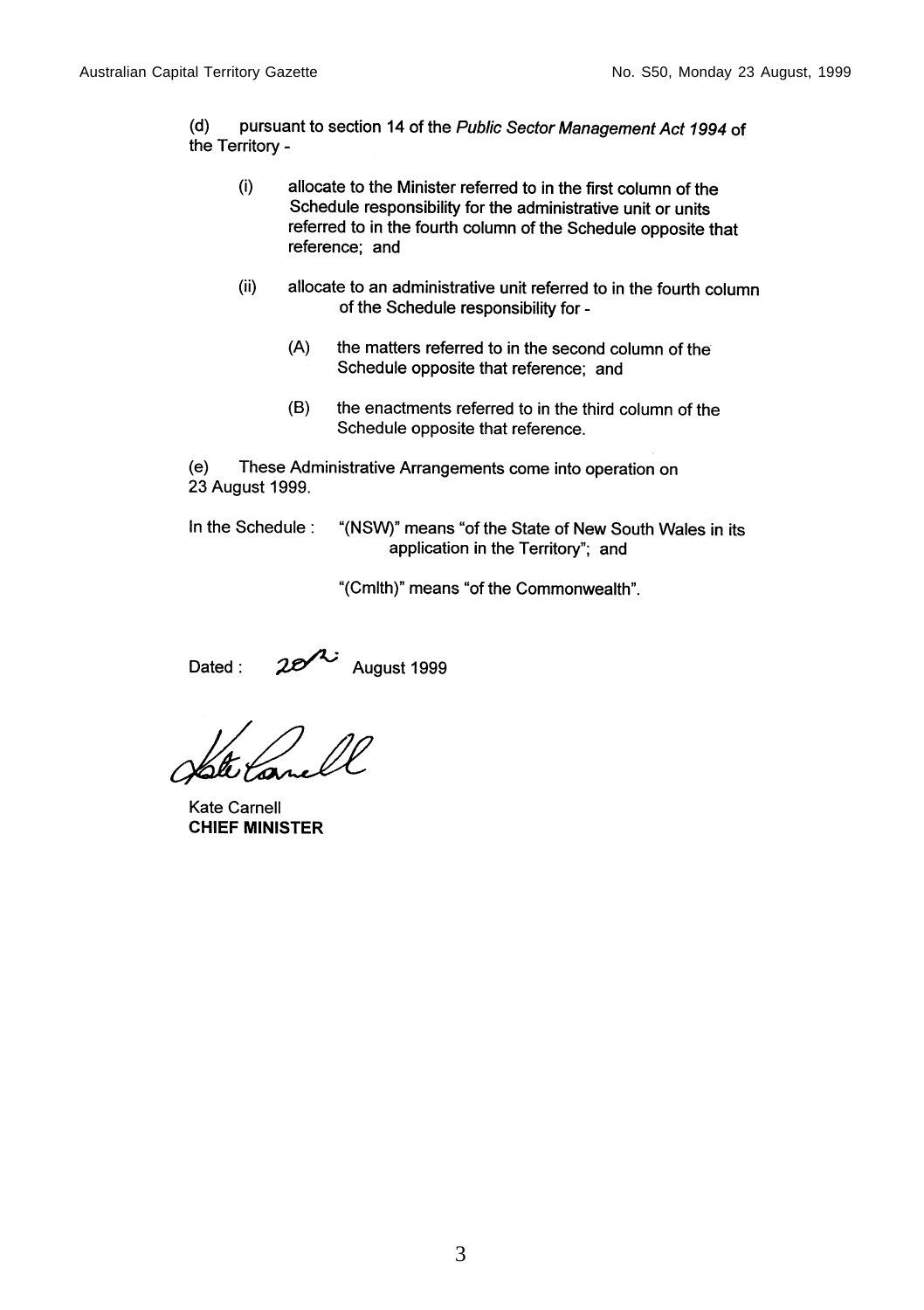| First Column<br><b>Minister</b> | Second Column<br>Subject Matter                                                                                                                                                                                                                                                                                                                      | Enactments/Laws<br>Third Column                                                                                                                                                                                                                                                                                                                                                                                                                                                                                                                                                                                                                                                                                                                                                                                                                                                                                                                                                      | Administrative<br>Fourth Column<br>Units        | Responsible<br>Fifth Column<br>Heads                                |
|---------------------------------|------------------------------------------------------------------------------------------------------------------------------------------------------------------------------------------------------------------------------------------------------------------------------------------------------------------------------------------------------|--------------------------------------------------------------------------------------------------------------------------------------------------------------------------------------------------------------------------------------------------------------------------------------------------------------------------------------------------------------------------------------------------------------------------------------------------------------------------------------------------------------------------------------------------------------------------------------------------------------------------------------------------------------------------------------------------------------------------------------------------------------------------------------------------------------------------------------------------------------------------------------------------------------------------------------------------------------------------------------|-------------------------------------------------|---------------------------------------------------------------------|
| Chief Minister                  | business services<br>Inter-governmental relations<br>Public sector administration<br>Workplace relations policy and<br>Management of Government<br>stategic priorities<br>stategic priorities<br>Tournent Subset of The Management<br>Employment progr<br>Government co-ordination and<br>Arts and cultural services<br>Audit services to Government | Mutual Recognition (Australian Capital Territory) Act 1992<br>Legislative Assembly (Broadcasting of Proceedings) Act<br>Australian Capital Territory (Self-Government) Act 1988<br>Canberra Tourism and Events Corporation Act 1997<br>Companies (Commonwealth Brickworks (Canberra)<br>Annual Reports (Government Agencies) Act 1995<br>Administration (Interstate Agreements) Act 1997<br>Legislative Assembly (Members' Staff) Act 1989<br>Public Sector Management (Consequential and<br>Trans-Tasman Mutual Recognition Act 1997<br>Cultural Facilities Corporation Act 1997<br>Public Sector Management Act 1994<br>Theatres and Public Halls Act 1928<br>Public Interest Disclosure Act 1994<br>Transitional Provisions) Act 1994<br>Statutory Appointments Act 1994<br>Remuneration Tribunal Act 1995<br>City of Canberra Arms Act 1932<br>Royal Commissions Act 1991<br>Auditor-General Act 1996<br>(Cmlth) - section 31<br>Limited) Act 1979<br>Inquiries Act 1991<br>1997 | w<br>Chief Minister'<br>Department              | Chief Executive,<br>Chief Minister's<br>Department                  |
| Treasurer                       | particularly relating to gas,<br>electricity, water and road<br>transport<br>GBE policy and monitoring<br>ACTEW<br>TOtalcare<br>Totalcare<br>Fiscal and economic policy<br>Taxation and revenue<br>Competition policy and<br>associated market reform<br>including COAG reforms,                                                                     | Ambulance Service Levy Act 1990 - except sections 6,<br>Appropriation (ACT Forests Trust Account) Act 1993<br>Canberra Advance Bank Limited (Merger) Act 1992<br>Australia and New Zealand Banking Group Limited<br>Community Development Fund (Repeal) Act 1990<br>Business Franchise (Liquor) Act 1993<br>Betting (ACTTAB Limited) Act 1964<br>Casino Control Act 1988<br>Bank Mergers Act 1997<br>Bookmakers Act 1985<br>Appropriation Acts<br>(NMRB) Act 1991<br>11A and 12                                                                                                                                                                                                                                                                                                                                                                                                                                                                                                      | Department of<br>Treasury and<br>Infrastructure | Chief Executive,<br>Department of<br>Treasury and<br>Infrastructure |

4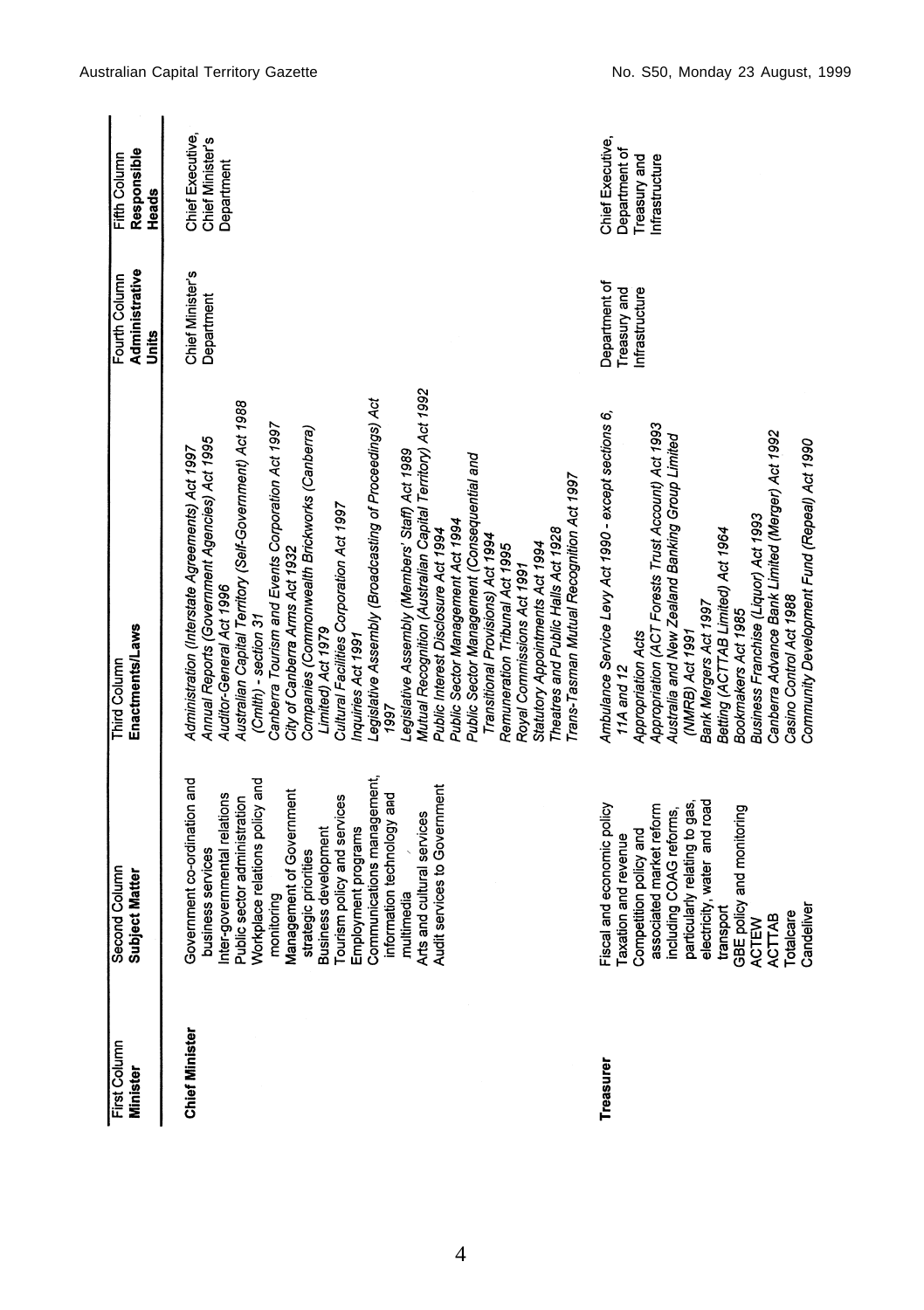| First Column<br><b>Minister</b> | Second Column<br>Subject Matter                                                                  | Enactments/Laws<br>Third Column                                                                                  | Administrative<br>Fourth Column<br>Units | Responsible<br>Fifth Column<br>Heads |
|---------------------------------|--------------------------------------------------------------------------------------------------|------------------------------------------------------------------------------------------------------------------|------------------------------------------|--------------------------------------|
|                                 | Racing and gaming                                                                                | Competition Policy Reform Act 1996<br>Co-operative Societies Act 1939<br>Debits Tax Act 1997                     |                                          |                                      |
|                                 | Regulatory reform<br>Government asset management<br>Property and land development<br>and release | Energy and Water Act 1988 - Parts I and VII<br>Duties Act 1999                                                   |                                          |                                      |
|                                 | e lending policy<br>mg<br>Hom                                                                    | Financial Institutions (Application of Laws) Act 1992<br>Financial Agreement Act 1994                            |                                          |                                      |
|                                 |                                                                                                  | Financial Institutions Duty Act 1987                                                                             |                                          |                                      |
|                                 |                                                                                                  | Financial Institutions (Removal of Discrimination) Act 1997<br>Financial Institutions Duty (Validation) Act 1994 |                                          |                                      |
|                                 |                                                                                                  | Financial Institutions (Supervisory Authority) Act 1992<br>Financial Management Act 1996                         |                                          |                                      |
|                                 |                                                                                                  | Financial Management and Audit (Consequential and                                                                |                                          |                                      |
|                                 |                                                                                                  | Financial Sector Reform (ACT) Act 1999<br>Transitional Provisions) Act 1996                                      |                                          |                                      |
|                                 |                                                                                                  | Games Wagers and Betting-houses Act 1901 (NSW)                                                                   |                                          |                                      |
|                                 |                                                                                                  | Gaming and Betting Act 1906 (NSW)                                                                                |                                          |                                      |
|                                 |                                                                                                  | Gaming Machine Act 1987                                                                                          |                                          |                                      |
|                                 |                                                                                                  | Government Contractual Debts (Interest) Act 1994                                                                 |                                          |                                      |
|                                 |                                                                                                  | Gungahlin Development Authority Act 1996<br>Hotel School Act 1996                                                |                                          |                                      |
|                                 |                                                                                                  | Independent Pricing and Regulatory Commission Act 1997                                                           |                                          |                                      |
|                                 |                                                                                                  | Independent Pricing and Regulatory Commission                                                                    |                                          |                                      |
|                                 |                                                                                                  | (Consequential Provisions) Act 1997<br>Insurance Levy Act 1998                                                   |                                          |                                      |
|                                 |                                                                                                  | Interactive Gambling Act 1998                                                                                    |                                          |                                      |
|                                 |                                                                                                  | Liquor Act 1975 - sub-sections 42E(2) and 42E(4) only                                                            |                                          |                                      |
|                                 |                                                                                                  | Lotteries Act 1964                                                                                               |                                          |                                      |
|                                 |                                                                                                  | Milk Authority Act 1971 - except section 5 of Part I,<br>Part III, Part IV and section 54 of Part V              |                                          |                                      |
|                                 |                                                                                                  | National Exhibition Centre Trust Act 1976                                                                        |                                          |                                      |
|                                 |                                                                                                  | Payroll Tax Act 1987                                                                                             |                                          |                                      |
|                                 |                                                                                                  | Pool Betting Act 1964                                                                                            |                                          |                                      |
|                                 |                                                                                                  | Racecourses Act 1935                                                                                             |                                          |                                      |
|                                 |                                                                                                  | Racing Act 1999                                                                                                  |                                          |                                      |
|                                 |                                                                                                  | Rates and Land Rent (Relief) Act 1970                                                                            |                                          |                                      |
|                                 |                                                                                                  | Rates and Land Tax Act 1926<br>Rates and Land Tax Act 1986                                                       |                                          |                                      |
|                                 |                                                                                                  |                                                                                                                  |                                          |                                      |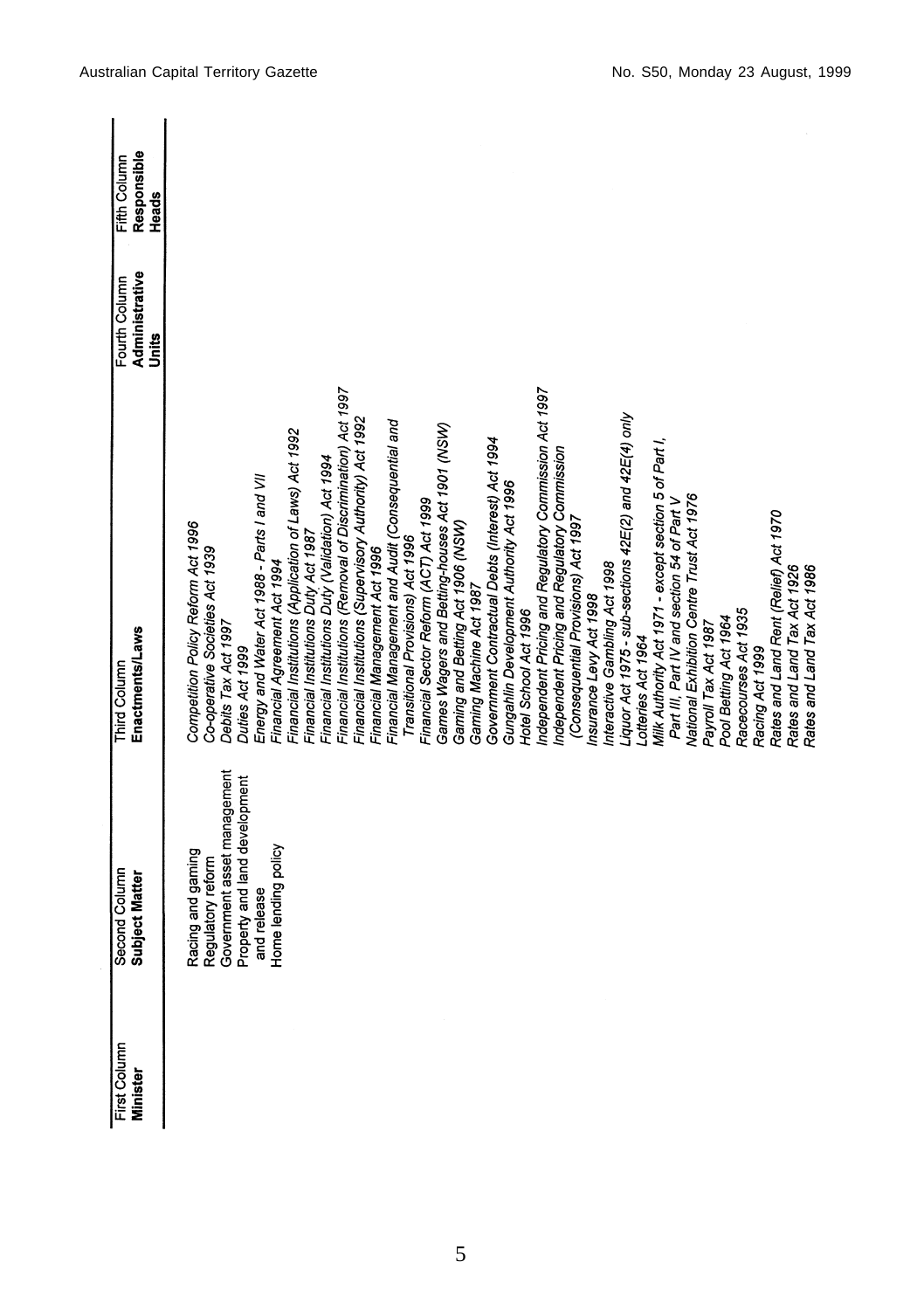| First Column<br><b>Minister</b> | Second Column<br>Subject Matter                                                                                                               | Enactments/Laws<br>Third Column                                                                                                                                                                                                                                                                                                                                                                                                                                                                                                                                                                                                                                                                                                                                                                                                                                                                                                                         | Administrative<br>Fourth Column<br>Units         | Responsible<br>Fifth Column<br>Heads                                    |
|---------------------------------|-----------------------------------------------------------------------------------------------------------------------------------------------|---------------------------------------------------------------------------------------------------------------------------------------------------------------------------------------------------------------------------------------------------------------------------------------------------------------------------------------------------------------------------------------------------------------------------------------------------------------------------------------------------------------------------------------------------------------------------------------------------------------------------------------------------------------------------------------------------------------------------------------------------------------------------------------------------------------------------------------------------------------------------------------------------------------------------------------------------------|--------------------------------------------------|-------------------------------------------------------------------------|
|                                 |                                                                                                                                               | Superannuation (Legislative Assembly Members) Act 1991<br>State Bank of South Australia (Transfer of Undertaking)<br>Statutory Authorities (Audit Arrangements) Act 1990<br>erritory Owned Corporations Act 1990<br>Subsidies (Liquor and Diesel) Act 1998<br>Stamp Duties and Taxes Act 1987<br>Taxation Administration Act 1999<br>Tobacco Licensing Act 1984<br>Sewerage Rates Act 1968<br>Unlawful Games Act 1984<br>Water Rates Act 1959<br>Act 1994                                                                                                                                                                                                                                                                                                                                                                                                                                                                                               |                                                  |                                                                         |
| Attorney-General                | Legal services<br>Registrar and regulatory services<br>Corrective services<br>Administration of justice<br>Electoral services<br>Legal policy | Classification (Publications, Films and Computer Games)<br>Adoption Act 1993 - sub-sections 104(2) and 109(2) only<br>Children's Services Act 1986 - Part III; Part IV; Part IVA;<br>Australian-American Educational Foundation Act 1966<br>Anglican Church of Australia Trust Property Act 1928<br>Administrative Decisions (Judicial Review) Act 1989<br>Births, Deaths and Marriages Registration Act 1997<br>Administrative Appeals Tribunal Act 1989<br>Church of England in Australia Act 1980<br>Anglican Church of Australia Act 1980<br>Administration and Probate Act 1929<br>Associations Incorporation Act 1991<br>Birth (Equality of Status) Act 1988<br>Commercial Arbitration Act 1986<br>Civil Liability (Animals) Act 1984<br>Artificial Conception Act 1985<br>Business Names Act 1963<br>(Enforcement) Act 1995<br>Age of Majority Act 1974<br>Administration Act 1989<br>Acts Citation Act 1976<br>and Part X only<br>Bail Act 1992 | Community Safety<br>Department of<br>Justice and | Chief Executive,<br>Department of<br>Justice and<br>Community<br>Safety |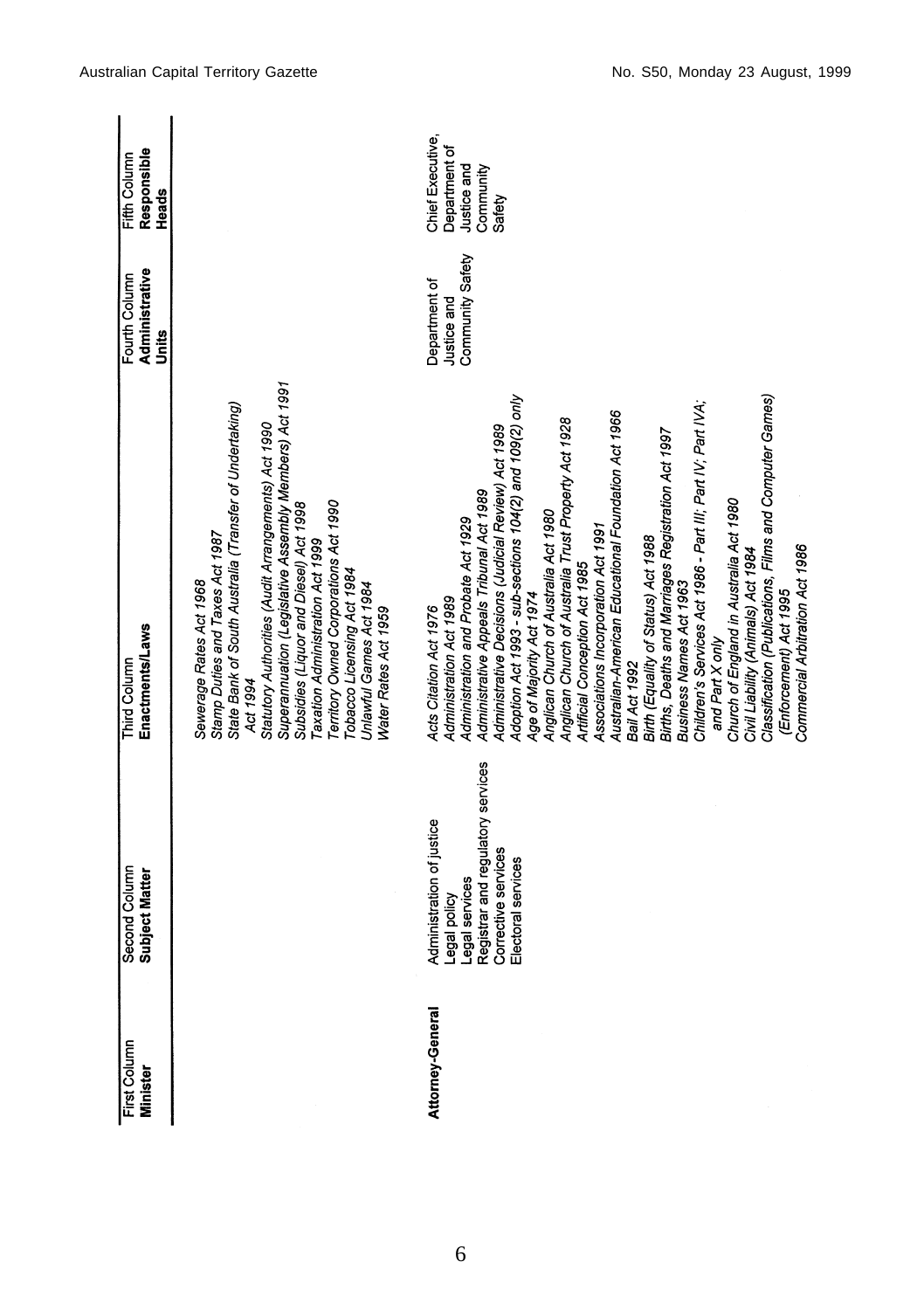| First Column<br><b>Minister</b> | Second Column<br>Subject Matter | Enactments/Laws<br>Third Column                                                                             | Administrative<br>Fourth Column | Responsible<br>Fifth Column |
|---------------------------------|---------------------------------|-------------------------------------------------------------------------------------------------------------|---------------------------------|-----------------------------|
|                                 |                                 |                                                                                                             | Units                           | Heads                       |
|                                 |                                 | Commonwealth Functions (Statutes Review) Act 1981 -<br>Part II                                              |                                 |                             |
|                                 |                                 | Community Advocate Act 1991                                                                                 |                                 |                             |
|                                 |                                 | Compensation (Fatal Injuries) Act 1968                                                                      |                                 |                             |
|                                 |                                 | Conveyancing Act 1951<br>Coroners Act 1997                                                                  |                                 |                             |
|                                 |                                 | Courts (Hire-purchase Agreements) Act 1963                                                                  |                                 |                             |
|                                 |                                 | Crime Prevention Powers Act 1998                                                                            |                                 |                             |
|                                 |                                 | Crimes Act 1900                                                                                             |                                 |                             |
|                                 |                                 | Crimes (Offences against the Government) Act 1989                                                           |                                 |                             |
|                                 |                                 | Criminal Injuries Compensation Act 1983                                                                     |                                 |                             |
|                                 |                                 | Crown Proceedings Act 1992                                                                                  |                                 |                             |
|                                 |                                 | Custodial Escorts Act 1998                                                                                  |                                 |                             |
|                                 |                                 | Director of Public Prosecutions Act 1990                                                                    |                                 |                             |
|                                 |                                 | Discrimination Act 1991                                                                                     |                                 |                             |
|                                 |                                 | Domestic Relationships Act 1994                                                                             |                                 |                             |
|                                 |                                 | Domestic Violence Act 1986                                                                                  |                                 |                             |
|                                 |                                 | Drugs of Dependence Act 1989 - sections 123 and 140                                                         |                                 |                             |
|                                 |                                 | δÑ                                                                                                          |                                 |                             |
|                                 |                                 | Earnings (Assignment and Attachment) Act 1966<br>Electoral Act 1992                                         |                                 |                             |
|                                 |                                 | Enforcement of Public Interests Act 1973                                                                    |                                 |                             |
|                                 |                                 | Evidence Act 1971                                                                                           |                                 |                             |
|                                 |                                 | Evidence (Closed-Circuit Television) Act 1991                                                               |                                 |                             |
|                                 |                                 | Family Provision Act 1969                                                                                   |                                 |                             |
|                                 |                                 | Firearms Act 1996                                                                                           |                                 |                             |
|                                 |                                 | Forfeiture Act 1991                                                                                         |                                 |                             |
|                                 |                                 | Freedom of Information Act 1989                                                                             |                                 |                             |
|                                 |                                 | Government Solicitor Act 1989                                                                               |                                 |                             |
|                                 |                                 | Guardianship and Management of Property Act 1991                                                            |                                 |                             |
|                                 |                                 | Imperial Acts Application Act 1986 and Imperial Acts in                                                     |                                 |                             |
|                                 |                                 | their application in the Territory                                                                          |                                 |                             |
|                                 |                                 | Institute for the Study of Man and Society Incorporation<br>Imperial Acts (Substituted Provisions) Act 1986 |                                 |                             |
|                                 |                                 | Act 1968                                                                                                    |                                 |                             |
|                                 |                                 | Instruments Act 1933                                                                                        |                                 |                             |
|                                 |                                 | Interpretation Act 1967                                                                                     |                                 |                             |
|                                 |                                 | Judgment Creditors Remedies Act 1933                                                                        |                                 |                             |
|                                 |                                 |                                                                                                             |                                 |                             |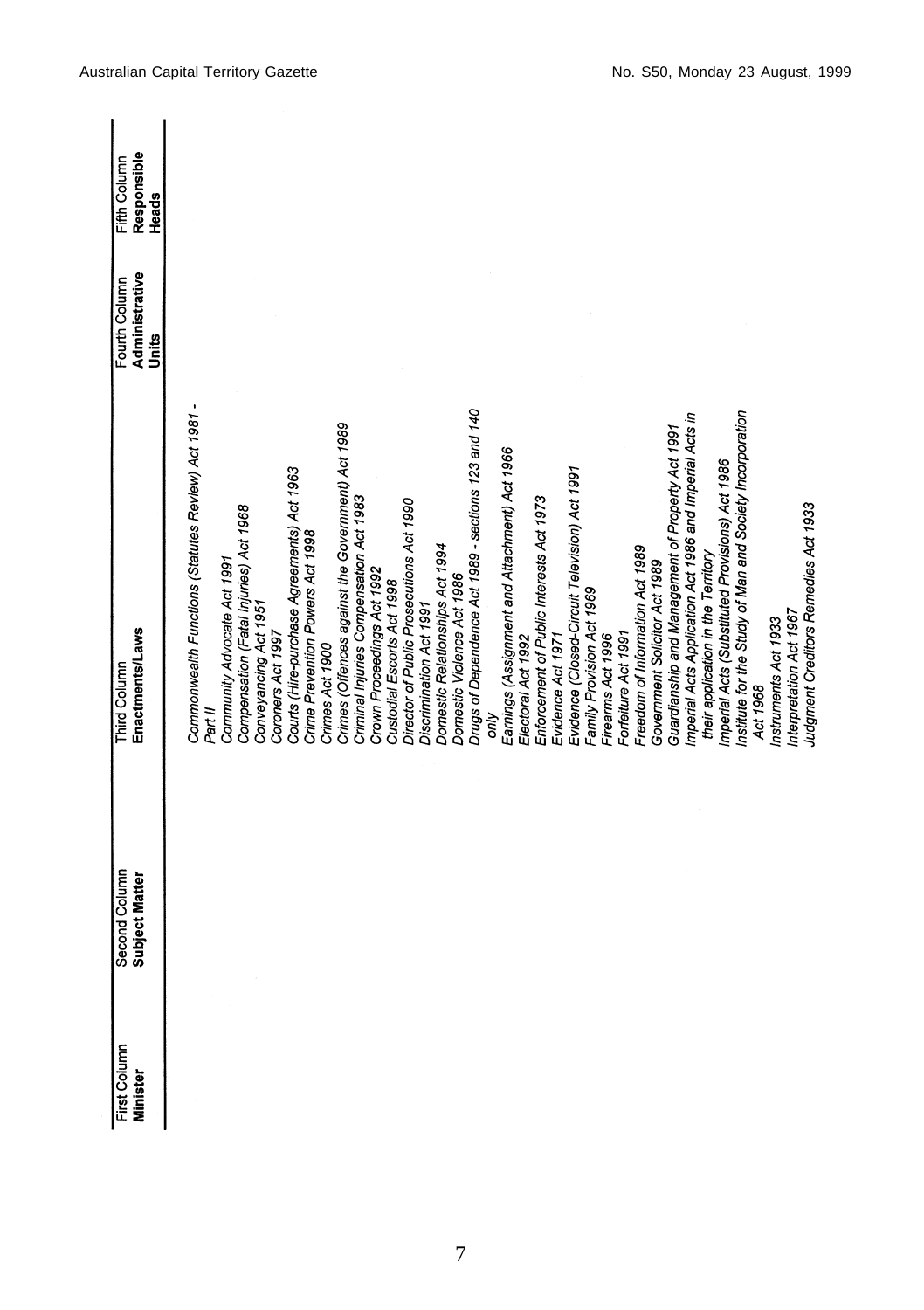| First Column<br>Minister | Second Column<br>Subject Matter | <b>Enactments/Laws</b><br><b>Third Column</b>                                                                | Administrative<br>Fourth Column<br>Units | Responsible<br>Fifth Column<br>Heads |
|--------------------------|---------------------------------|--------------------------------------------------------------------------------------------------------------|------------------------------------------|--------------------------------------|
|                          |                                 | Judicial Commissions Act 1994                                                                                |                                          |                                      |
|                          |                                 | Judiciary (Stay of Proceedings) Act 1933<br>Juries Act 1967                                                  |                                          |                                      |
|                          |                                 | Jurisdiction of Courts (Cross-vesting) Act 1993                                                              |                                          |                                      |
|                          |                                 | and (Planning and Environment) Act 1991 - Division 4A<br>Justices of the Peace Act 1989                      |                                          |                                      |
|                          |                                 | and Titles Act 1925<br>of Part VI only                                                                       |                                          |                                      |
|                          |                                 | Land Titles (Unit Titles) Act 1970<br>aw Officer Act 1992                                                    |                                          |                                      |
|                          |                                 | Law of Property (Miscellaneous Provisions) Act 1958                                                          |                                          |                                      |
|                          |                                 | aw Reform (Abolitions and Repeals) Act 1996                                                                  |                                          |                                      |
|                          |                                 | Law Reform (Repeal of Laws) Act 1997<br>egal Aid Act 1977                                                    |                                          |                                      |
|                          |                                 | Legal Practitioners Act 1970                                                                                 |                                          |                                      |
|                          |                                 | Legislation (Republication) Act 1996<br>Limitation Act 1985                                                  |                                          |                                      |
|                          |                                 | Liquor Act 1975 - except sub-sections 42E(2) and 42E(4)                                                      |                                          |                                      |
|                          |                                 | Listening Devices Act 1992                                                                                   |                                          |                                      |
|                          |                                 | Magistrates Court Act 1930                                                                                   |                                          |                                      |
|                          |                                 | Magistrates Court (Civil Jurisdiction) Act 1982                                                              |                                          |                                      |
|                          |                                 | Magistrates Court (Enforcement of Judgements) Act 1994<br>Maintenance Act 1968                               |                                          |                                      |
|                          |                                 | Married Persons' Property Act 1986                                                                           |                                          |                                      |
|                          |                                 | Married Persons' (Torts) Act 1968                                                                            |                                          |                                      |
|                          |                                 | Mediation Act 1997                                                                                           |                                          |                                      |
|                          |                                 | Medical Treatment Act 1994                                                                                   |                                          |                                      |
|                          |                                 | Mental Health (Treatment and Care) Act 1994 - all of                                                         |                                          |                                      |
|                          |                                 | Part III, Part VIII, and Part IX and sections 141, 142 and<br>143 of Part XIII                               |                                          |                                      |
|                          |                                 | Mercantile Law Act 1962                                                                                      |                                          |                                      |
|                          |                                 | National Crime Authority (Territory Provisions) Act 1991                                                     |                                          |                                      |
|                          |                                 | Native Title Act 1994                                                                                        |                                          |                                      |
|                          |                                 | Wales Act in its application in the Territory the text of<br>New South Wales Acts Act 1986 and any New South |                                          |                                      |
|                          |                                 | which appears in Schedule 2 to that Act other than an<br>Act administered by another Minister                |                                          |                                      |
|                          |                                 |                                                                                                              |                                          |                                      |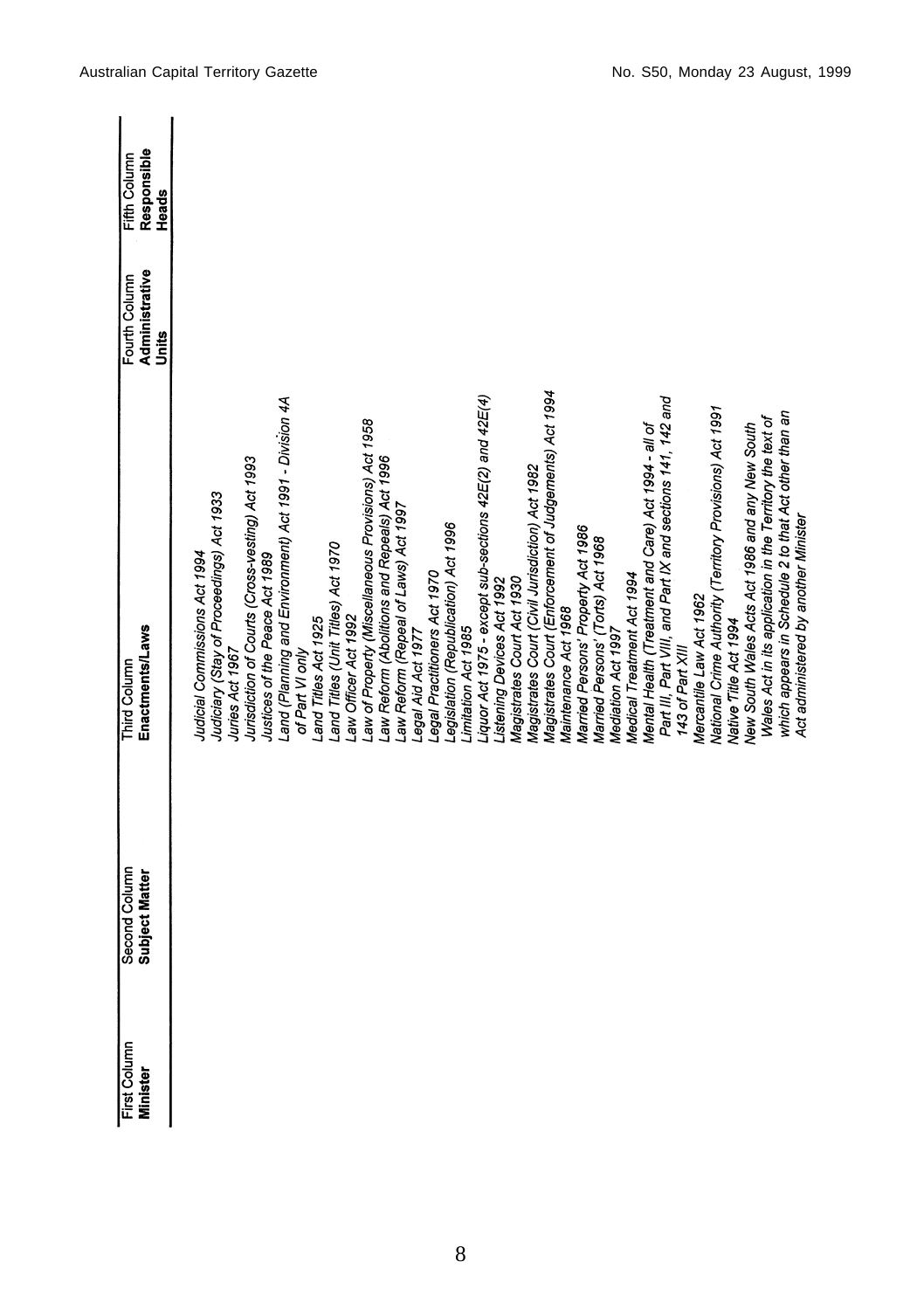| First Column<br>Minister | Second Column<br>Subject Matter | Third Column                                                 | Fourth Column           | Fifth Column         |
|--------------------------|---------------------------------|--------------------------------------------------------------|-------------------------|----------------------|
|                          |                                 | Enactments/Laws                                              | Administrative<br>Units | Responsible<br>Heads |
|                          |                                 |                                                              |                         |                      |
|                          |                                 | New South Wales Acts Application Act 1984 and any New        |                         |                      |
|                          |                                 | South Wales Act in its application in the Territory the text |                         |                      |
|                          |                                 | of which appears in Schedule 2 to that Act other than an     |                         |                      |
|                          |                                 | Act administered by another Minister                         |                         |                      |
|                          |                                 | Notaries Public Act 1984                                     |                         |                      |
|                          |                                 | Oaths and Affirmations Act 1984                              |                         |                      |
|                          |                                 | Ombudsman Act 1989                                           |                         |                      |
|                          |                                 | Parole Act 1976                                              |                         |                      |
|                          |                                 | Parole Orders (Transfer) Act 1983                            |                         |                      |
|                          |                                 | Partnership Act 1963                                         |                         |                      |
|                          |                                 | Periodic Detention Act 1995                                  |                         |                      |
|                          |                                 | Perpetuities and Accumulations Act 1985                      |                         |                      |
|                          |                                 | Powers of Attorney Act 1956                                  |                         |                      |
|                          |                                 | Presbyterian Church (Proposals for Union with other          |                         |                      |
|                          |                                 | Churches) Act 1972                                           |                         |                      |
|                          |                                 | Presbyterian Church Trust Property Act 1971                  |                         |                      |
|                          |                                 | Prisoners (International Transfer) Act 1999                  |                         |                      |
|                          |                                 | Prisoners (Interstate Transfer) Act 1993                     |                         |                      |
|                          |                                 | Prisoners' Interstate Leave Act 1997                         |                         |                      |
|                          |                                 | Proceeds of Crime Act 1991                                   |                         |                      |
|                          |                                 | Prohibited Weapons Act 1996                                  |                         |                      |
|                          |                                 | Proportional Representation (Hare-Clarke) Entrenchment       |                         |                      |
|                          |                                 | Act 1994                                                     |                         |                      |
|                          |                                 | Prostitution Act 1992                                        |                         |                      |
|                          |                                 | Protection Orders (Reciprocal Arrangements) Act 1992         |                         |                      |
|                          |                                 | Public Trustee Act 1985                                      |                         |                      |
|                          |                                 | Referendum (Machinery Provisions) Act 1994                   |                         |                      |
|                          |                                 | Registrar-General Act 1993                                   |                         |                      |
|                          |                                 | Registration of Deeds Act 1957                               |                         |                      |
|                          |                                 | Remand Centres Act 1976                                      |                         |                      |
|                          |                                 | Removal of Prisoners Act 1968                                |                         |                      |
|                          |                                 | Roman Catholic Church Property Trust Act 1937                |                         |                      |
|                          |                                 | Salvation Army Property Trust Act 1934                       |                         |                      |
|                          |                                 | Self-Government (Citation of Laws) Act 1989                  |                         |                      |
|                          |                                 | Statute Law Revision Act 1995                                |                         |                      |
|                          |                                 | Subordinate Laws Act 1989                                    |                         |                      |
|                          |                                 | Substitute Parent Agreements Act 1994                        |                         |                      |
|                          |                                 |                                                              |                         |                      |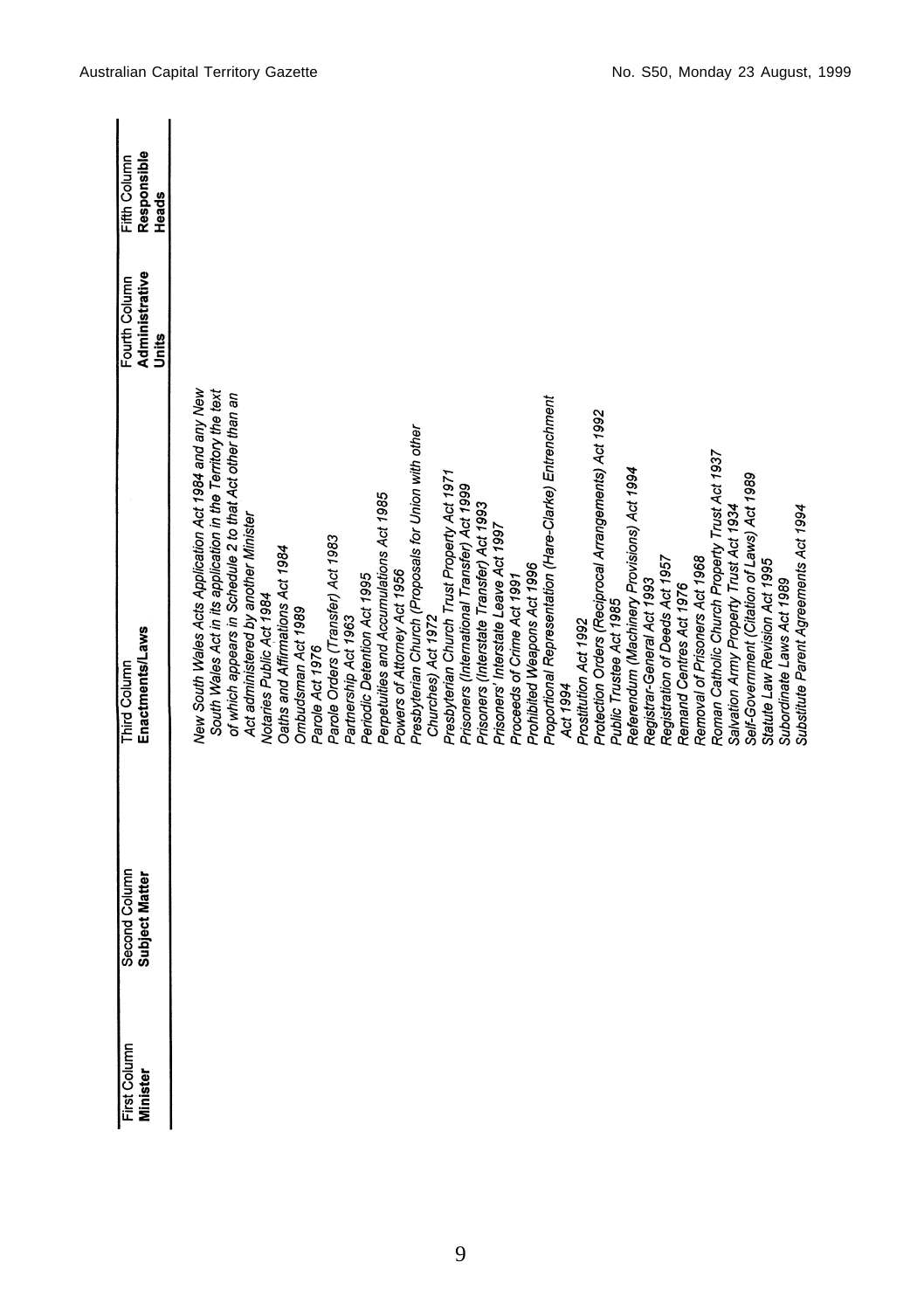| First Column<br><b>Minister</b>                 | Second Column<br>Subject Matter                                            | Enactments/Laws<br>Third Column                                                                                                                                                                                                                                                                                                                                                                                                                                                                                                                                                                                                                                                                                                                                                                                                | Administrative<br>Fourth Column<br>Units         | Responsible<br>Fifth Column<br>Heads                                    |
|-------------------------------------------------|----------------------------------------------------------------------------|--------------------------------------------------------------------------------------------------------------------------------------------------------------------------------------------------------------------------------------------------------------------------------------------------------------------------------------------------------------------------------------------------------------------------------------------------------------------------------------------------------------------------------------------------------------------------------------------------------------------------------------------------------------------------------------------------------------------------------------------------------------------------------------------------------------------------------|--------------------------------------------------|-------------------------------------------------------------------------|
|                                                 |                                                                            | Supervision of Offenders (Community Service Orders) Act<br>Testamentary Guardianship Act 1984<br>Uniting Church in Australia Act 1977<br>Trustee Companies Act 1947<br>Unclaimed Moneys Act 1950<br>Uncollected Goods Act 1996<br>Witness Protection Act 1996<br>Victims of Crime Act 1994<br>Supreme Court Act 1933<br>Trustee Act 1957<br>Wills Act 1968<br>1985                                                                                                                                                                                                                                                                                                                                                                                                                                                             |                                                  |                                                                         |
| Minister for Justice<br>and Community<br>Safety | Consumer affairs and fair trading<br>Emergency services<br>Police services | Ambulance Service Levy Act 1990 - sections 6, 11A and<br>aw Reform (Manufacturers Warranties) Act 1977.<br>Sale of Goods (Vienna Convention) Act 1987<br>Consumer Credit (Administration) Act 1996<br>Registration of Interests in Goods Act 1990<br>aw Reform (Misrepresentation) Act 1977.<br>Fire Brigade (Administration) Act 1974<br>Lay-by Sales Agreements Act 1963<br>Fair Trading (Fuel Prices) Act 1993<br>Printing and Newspapers Act 1961<br>Residential Tenancies Act 1997<br>Sale of Motor Vehicles Act 1977<br>Door-to-Door Trading Act 1991<br>Consumer Affairs Act 1973<br>Consumer Credit Act 1995<br>Fertilizers Act 1904 (NSW)<br>Sale of Goods Act 1954<br>Fire Brigade Act 1957<br>Fair Trading Act 1992<br>Auctioneers Act 1959<br>Bushfire Act 1936<br>Agents Act 1968<br>Credit Act 1985<br>$12$ only | Community Safety<br>Department of<br>Justice and | Chief Executive,<br>Department of<br>Justice and<br>Community<br>Safety |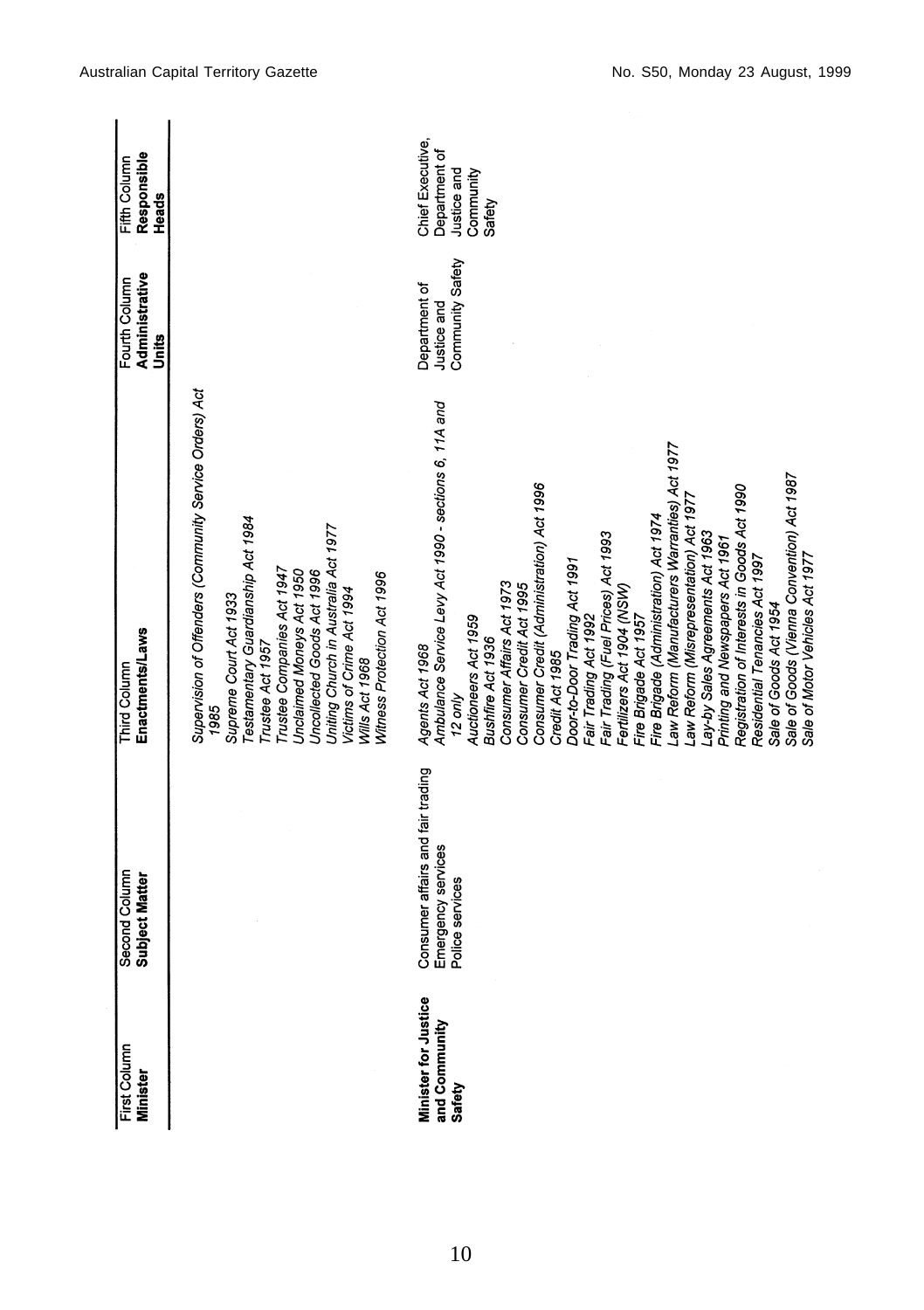| First Column<br>Minister                         | Second Column<br>Subject Matter                                                                                                                                                        | Enactments/Laws<br>Third Column                                                                                                                                                                                                                                                                                                                                                                                                                                                                                                                                                                                                                                                                                                                                                                                                                                                                                                                                                                                                                                                                                                                                                                                                                       | Administrative<br>Fourth Column<br>Units      | Responsible<br>Fifth Column<br>Heads                              |
|--------------------------------------------------|----------------------------------------------------------------------------------------------------------------------------------------------------------------------------------------|-------------------------------------------------------------------------------------------------------------------------------------------------------------------------------------------------------------------------------------------------------------------------------------------------------------------------------------------------------------------------------------------------------------------------------------------------------------------------------------------------------------------------------------------------------------------------------------------------------------------------------------------------------------------------------------------------------------------------------------------------------------------------------------------------------------------------------------------------------------------------------------------------------------------------------------------------------------------------------------------------------------------------------------------------------------------------------------------------------------------------------------------------------------------------------------------------------------------------------------------------------|-----------------------------------------------|-------------------------------------------------------------------|
|                                                  |                                                                                                                                                                                        | Trade Measurement (Administration) Act 1991<br>Trade Measurement Act 1991<br>Tenancy Tribunal Act 1994<br>Trading Stamps Act 1972                                                                                                                                                                                                                                                                                                                                                                                                                                                                                                                                                                                                                                                                                                                                                                                                                                                                                                                                                                                                                                                                                                                     |                                               |                                                                   |
| and Community Care<br><b>Minister for Health</b> | Health and community care policy<br>and community health services<br>and population health services<br>Planning and purchasing acute<br>Community health services<br>Hospital services | Drugs of Dependence Act 1989 - except sections 123 and<br>Fees and Charges (Validation) Act 1997 - except sections<br>Health Regulation (Maternal Health Information) Act 1998<br>Insane Persons and Inebriates (Committal and Detention)<br>Dental Technicians and Dental Prosthetists Registration<br>Community and Health Services Complaints Act 1993<br>Health and Community Care Services (Consequential<br>Intoxicated Persons (Care and Protection) Act 1994<br>Blood Donation (Transmittable Diseases) Act 1985<br>Epidemiological Studies (Confidentiality) Act 1992<br>Health Professions Boards (Procedures) Act 1981<br>Health Professions Boards (Elections) Act 1980<br>Health and Community Care Services Act 1996<br>Health Records (Privacy and Access) Act 1997<br>Cemeteries Act 1933 - sub-section 16(b)<br>Chiropractors and Osteopaths Act 1983<br>Hawkers Act 1936 - section 8A only<br>Medical Services (Fees) Act 1984<br>Medical Practitioners Act 1930<br>Disability Services Act 1991<br>Health Promotion Act 1995<br>Inebriates Act 1900 (NSW)<br>Provisions) Act 1996<br>Inebriates Act 1938<br>Dentists Act 1931<br>Health Act 1993<br>Food Act 1992<br>Meat Act 1931<br>6, 7, 8 and 9<br>Act 1988<br>Act 1936<br>940 | Community Care<br>Department of<br>Health and | Community Care<br>Chief Executive,<br>Department of<br>Health and |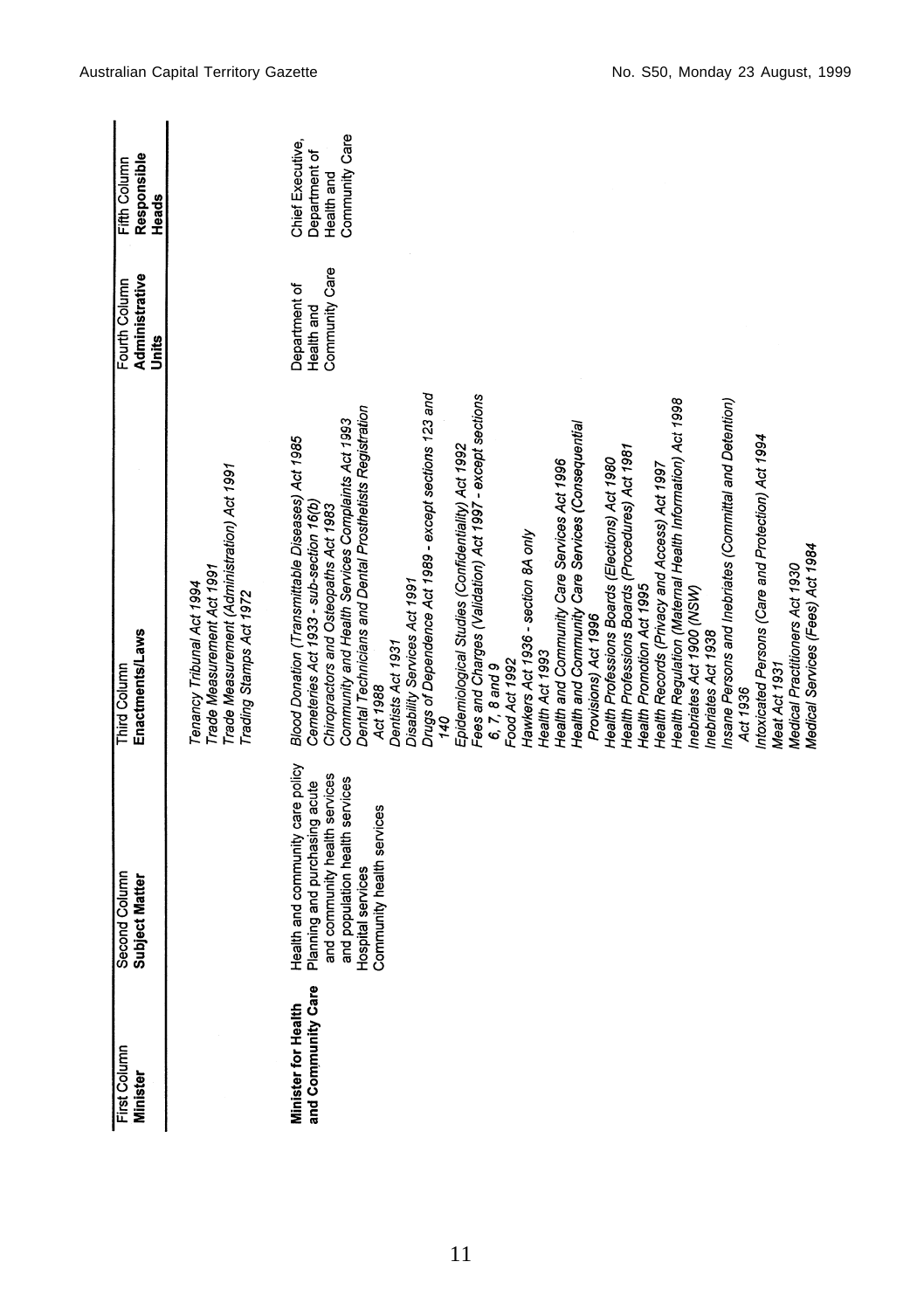| First Column<br>Minister       | Second Column<br>Subject Matter                                                                                                                                                                                                                                                                                                              | Enactments/Laws<br><b>Third Column</b>                                                                                                                                                                                                                                                                                                                                                                                                                                                                                                                                                                                                                                                                                                                                                                                              | Administrative<br>Fourth Column<br>Units | Responsible<br>Fifth Column<br>Heads                       |
|--------------------------------|----------------------------------------------------------------------------------------------------------------------------------------------------------------------------------------------------------------------------------------------------------------------------------------------------------------------------------------------|-------------------------------------------------------------------------------------------------------------------------------------------------------------------------------------------------------------------------------------------------------------------------------------------------------------------------------------------------------------------------------------------------------------------------------------------------------------------------------------------------------------------------------------------------------------------------------------------------------------------------------------------------------------------------------------------------------------------------------------------------------------------------------------------------------------------------------------|------------------------------------------|------------------------------------------------------------|
|                                |                                                                                                                                                                                                                                                                                                                                              | Mental Health (Treatment and Care) Act 1994 - except all<br>of Part III, Part VIII, Part IX and sections 141, 142 and<br>Smoke-free Areas (Enclosed Public Places) Act 1994<br>Public Health (Miscellaneous Provisions) Act 1997<br>Tobacco Products (Health Warnings) Act 1986<br>Public Health (Prohibited Drugs) Act 1957<br>Sexually Transmitted Diseases Act 1956<br>Transplantation and Anatomy Act 1978<br>Skin Penetration Procedures Act 1994<br>Veterinary Surgeons Act 1965<br>Poisons and Drugs Act 1978<br>Physiotherapists Act 1977<br>Mental Health Act 1962<br>Psychologists Act 1994<br>Optometrists Act 1956<br>Public Health Act 1997<br>Tuberculosis Act 1950<br>Podiatrists Act 1994<br>Pharmacy Act 1931<br>Radiation Act 1983<br>Tobacco Act 1927<br>Poisons Act 1933<br>Nurses Act 1988<br>143 of Part XIII |                                          |                                                            |
| Minister for Urban<br>Services | Government purchasing services<br>Municipal services<br>Public utilities purchasing<br>Electricity industry and regulation<br>Environment management and<br>Housing assistance services<br>Road and transport services<br>Construction industry policy<br>Parks and forest services<br>Private sector employment<br>inspectorate<br>services | Management) Act 1988 (Cmlth) - sections 16, 19, 25, 29<br>Cemeteries Act 1933 - except sub-section 16(b)<br>Australian Capital Territory (Planning and Land<br>Animal Nuisance Control Act 1975<br>Building and Services Act 1924<br>Animal Diseases Act 1993<br>Animal Welfare Act 1992<br>Clinical Waste Act 1990<br>Annual Leave Act 1973<br>Architects Act 1959<br>Building Act 1972<br>and Part X                                                                                                                                                                                                                                                                                                                                                                                                                              | <b>Urban Services</b><br>Department of   | Chief Executive,<br><b>Urban Services</b><br>Department of |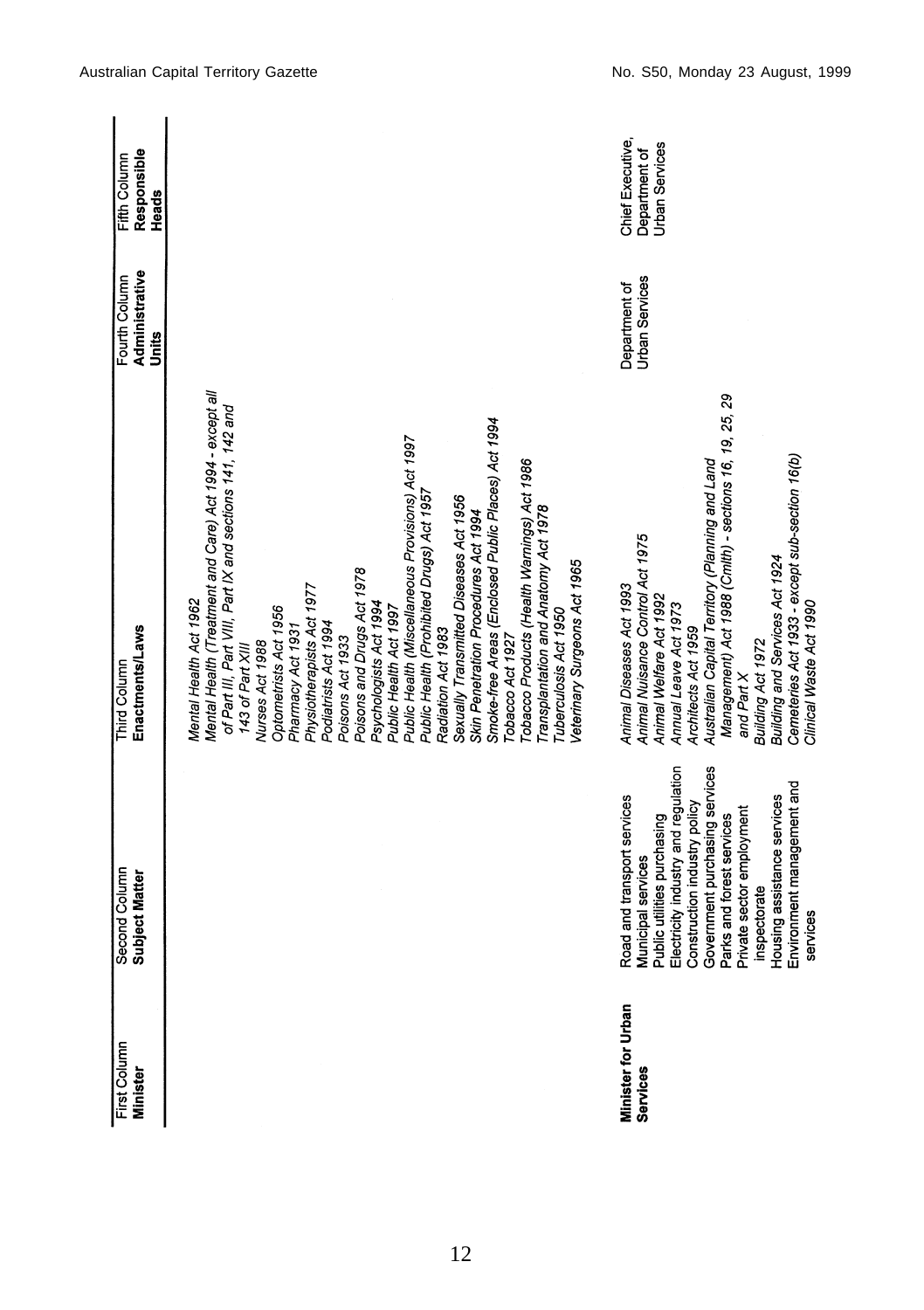| First Column    |                                                              | <b>Third Column</b>                                                               | Fourth Column           | Fifth Column         |
|-----------------|--------------------------------------------------------------|-----------------------------------------------------------------------------------|-------------------------|----------------------|
| <b>Minister</b> | Second Column<br>Subject Matter                              | Enactments/Laws                                                                   | Administrative<br>Units | Responsible<br>Heads |
|                 |                                                              |                                                                                   |                         |                      |
|                 |                                                              | Collections Act 1959                                                              |                         |                      |
|                 | Heritage services<br>Building services<br>Territory planning | Commissioner for the Environment Act 1993                                         |                         |                      |
|                 |                                                              | Construction Practitioners Registration Act 1998<br>Common Boundaries Act 1981    |                         |                      |
|                 |                                                              | Cotter River Act 1914                                                             |                         |                      |
|                 |                                                              | Cremation Act 1966                                                                |                         |                      |
|                 |                                                              | Dangerous Goods Act 1975 (NSW)                                                    |                         |                      |
|                 |                                                              | Dangerous Goods Act 1984                                                          |                         |                      |
|                 |                                                              | Dog Control Act 1975                                                              |                         |                      |
|                 |                                                              | Districts Act 1966                                                                |                         |                      |
|                 |                                                              | Electricity Act 1971                                                              |                         |                      |
|                 |                                                              | Electricity (National Scheme) Act 1997                                            |                         |                      |
|                 |                                                              | Electricity Supply Act 1997                                                       |                         |                      |
|                 |                                                              | Electricity Supply (Consequential and Transitional                                |                         |                      |
|                 |                                                              | Provisions) Act 1997                                                              |                         |                      |
|                 |                                                              | Enclosed Lands Protection Act 1943                                                |                         |                      |
|                 |                                                              | Energy and Water Act 1988 except Parts I and VII                                  |                         |                      |
|                 |                                                              | Energy Efficiency Ratings (Sale of Premises) Act 1997                             |                         |                      |
|                 |                                                              | Environment Protection Act 1997                                                   |                         |                      |
|                 |                                                              | Environment Protection (Consequential Provisions) Act                             |                         |                      |
|                 |                                                              | 1997                                                                              |                         |                      |
|                 |                                                              | Essential Services (Continuity of Supply) Act 1992                                |                         |                      |
|                 |                                                              | $\infty$<br>$\ddot{\sim}$<br>Fees and Charges (Validation) Act 1997 - sections 6, |                         |                      |
|                 |                                                              | and 9 only                                                                        |                         |                      |
|                 |                                                              | Fishing Act 1967                                                                  |                         |                      |
|                 |                                                              | Fuels Control Act 1979                                                            |                         |                      |
|                 |                                                              | Gas Pipeline Access Act 1998                                                      |                         |                      |
|                 |                                                              | Gas Supply Act 1998                                                               |                         |                      |
|                 |                                                              | Hawkers Act 1936 - except section 8A                                              |                         |                      |
|                 |                                                              | Heritage Objects Act 1991                                                         |                         |                      |
|                 |                                                              | Holidays Act 1958                                                                 |                         |                      |
|                 |                                                              | Housing Assistance Act 1987                                                       |                         |                      |
|                 |                                                              | Interstate Road Transport Act 1985 (Cmlth)                                        |                         |                      |
|                 |                                                              | Interstate Road Transport Charge Act 1985 (Cmlth)                                 |                         |                      |
|                 |                                                              | akes Act 1976                                                                     |                         |                      |
|                 |                                                              | Land Acquisition (Northbourne Oval) Act 1996                                      |                         |                      |
|                 |                                                              | Land (Planning and Environment) Act 1991 - except<br>Division 4A of Part VI       |                         |                      |
|                 |                                                              |                                                                                   |                         |                      |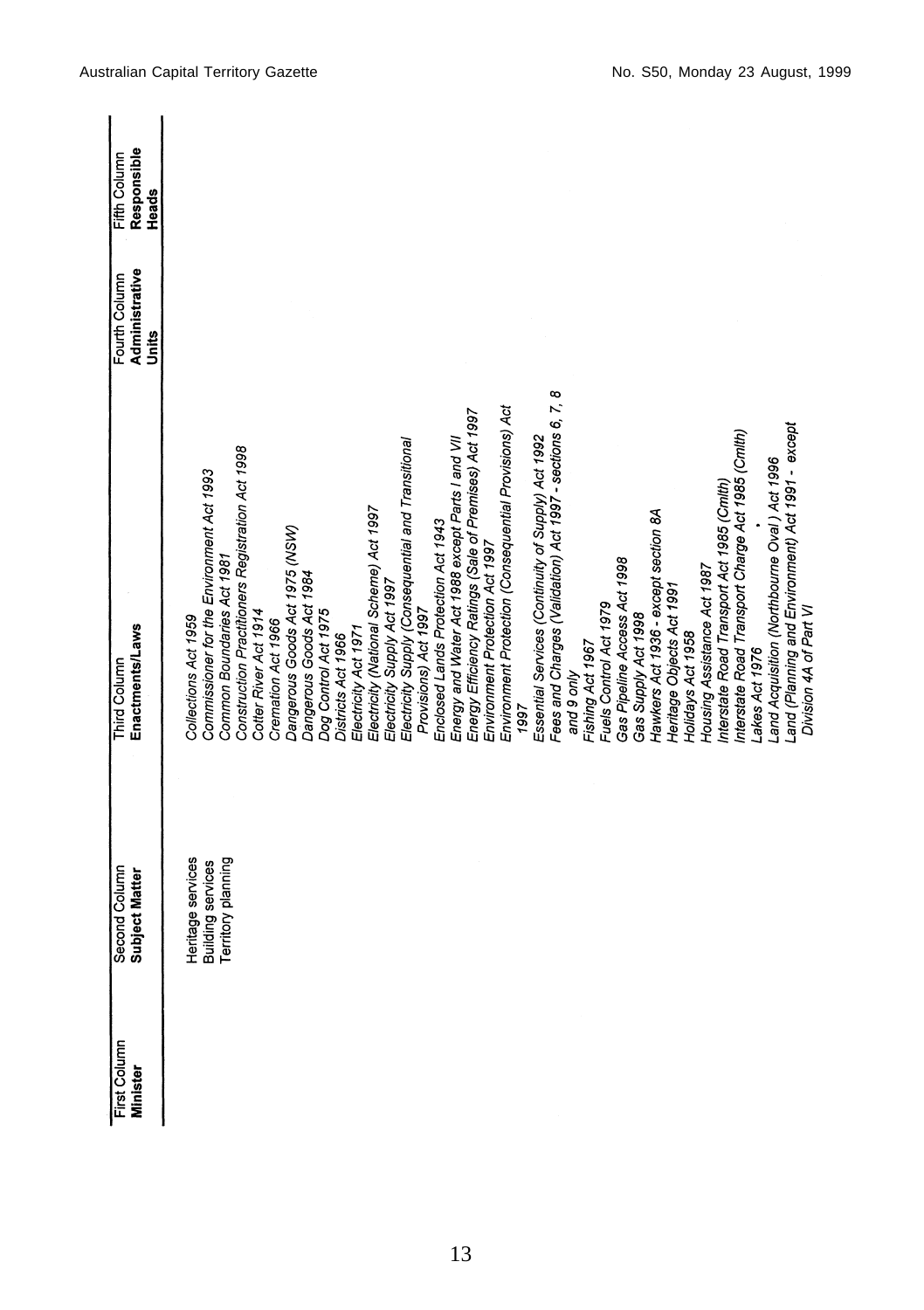| First Column    | Second Column<br>Subject Matter | <b>Third Column</b>                                                                    | Fourth Column           | Fifth Column         |
|-----------------|---------------------------------|----------------------------------------------------------------------------------------|-------------------------|----------------------|
| <b>Minister</b> |                                 | Enactments/Laws                                                                        | Administrative<br>Units | Responsible<br>Heads |
|                 |                                 |                                                                                        |                         |                      |
|                 |                                 | ands Acquisition Act 1994                                                              |                         |                      |
|                 |                                 | Litter Act 1977                                                                        |                         |                      |
|                 |                                 | Long Service Leave (Building and Construction Industry)<br>Long Service Leave Act 1976 |                         |                      |
|                 |                                 | Act 1981                                                                               |                         |                      |
|                 |                                 | Machinery Act 1949                                                                     |                         |                      |
|                 |                                 | Milk Authority Act 1971 - section 5 of Part I, Part III, Part IV                       |                         |                      |
|                 |                                 | and section 54 of Part V only                                                          |                         |                      |
|                 |                                 | Motor Omnibus Services Act 1955                                                        |                         |                      |
|                 |                                 | Motor Traffic Act 1936                                                                 |                         |                      |
|                 |                                 | Motor Traffic (Alcohol and Drugs) Act 1977                                             |                         |                      |
|                 |                                 | Motor Vehicles (Dimensions and Mass) Act 1990                                          |                         |                      |
|                 |                                 | Motor Vehicle Standards Act 1989 (Cmlth)                                               |                         |                      |
|                 |                                 | VRMA - ACT Road Safety Trust Act 1992                                                  |                         |                      |
|                 |                                 | National Environment Protection Council Act 1994                                       |                         |                      |
|                 |                                 | Nature Conservation Act 1980                                                           |                         |                      |
|                 |                                 | Nudity Act 1976                                                                        |                         |                      |
|                 |                                 | Occupational Health and Safety Act 1989                                                |                         |                      |
|                 |                                 | Parental Leave (Private Sector Employees) Act 1992                                     |                         |                      |
|                 |                                 | Plant Diseases Act 1934                                                                |                         |                      |
|                 |                                 | Plumbers, Drainers and Gasfitters Board Act 1982                                       |                         |                      |
|                 |                                 | Pounds Act 1928                                                                        |                         |                      |
|                 |                                 | Protection of Lands Act 1937                                                           |                         |                      |
|                 |                                 | Public Parks Act 1928                                                                  |                         |                      |
|                 |                                 | Public Place Names Act 1989                                                            |                         |                      |
|                 |                                 | Public Roads Act 1902 (NSW)                                                            |                         |                      |
|                 |                                 | Recovery of Lands Act 1929                                                             |                         |                      |
|                 |                                 | Road Transport Charges (Australian Capital Territory) Act                              |                         |                      |
|                 |                                 | 1993 (Cmlth)                                                                           |                         |                      |
|                 |                                 | Road Transport Reform (Dangerous Goods) Act 1995                                       |                         |                      |
|                 |                                 | (Cmth)                                                                                 |                         |                      |
|                 |                                 | Road Transport Reform (Vehicles and Traffic) Act 1993                                  |                         |                      |
|                 |                                 | (Cmlth)                                                                                |                         |                      |
|                 |                                 | Roads and Public Places Act 1937                                                       |                         |                      |
|                 |                                 | Scaffolding and Lifts Act 1957                                                         |                         |                      |
|                 |                                 | Standard Time and Summer Time Act 1972                                                 |                         |                      |
|                 |                                 | Stock Act 1991                                                                         |                         |                      |
|                 |                                 | Surveyors Act 1967                                                                     |                         |                      |
|                 |                                 |                                                                                        |                         |                      |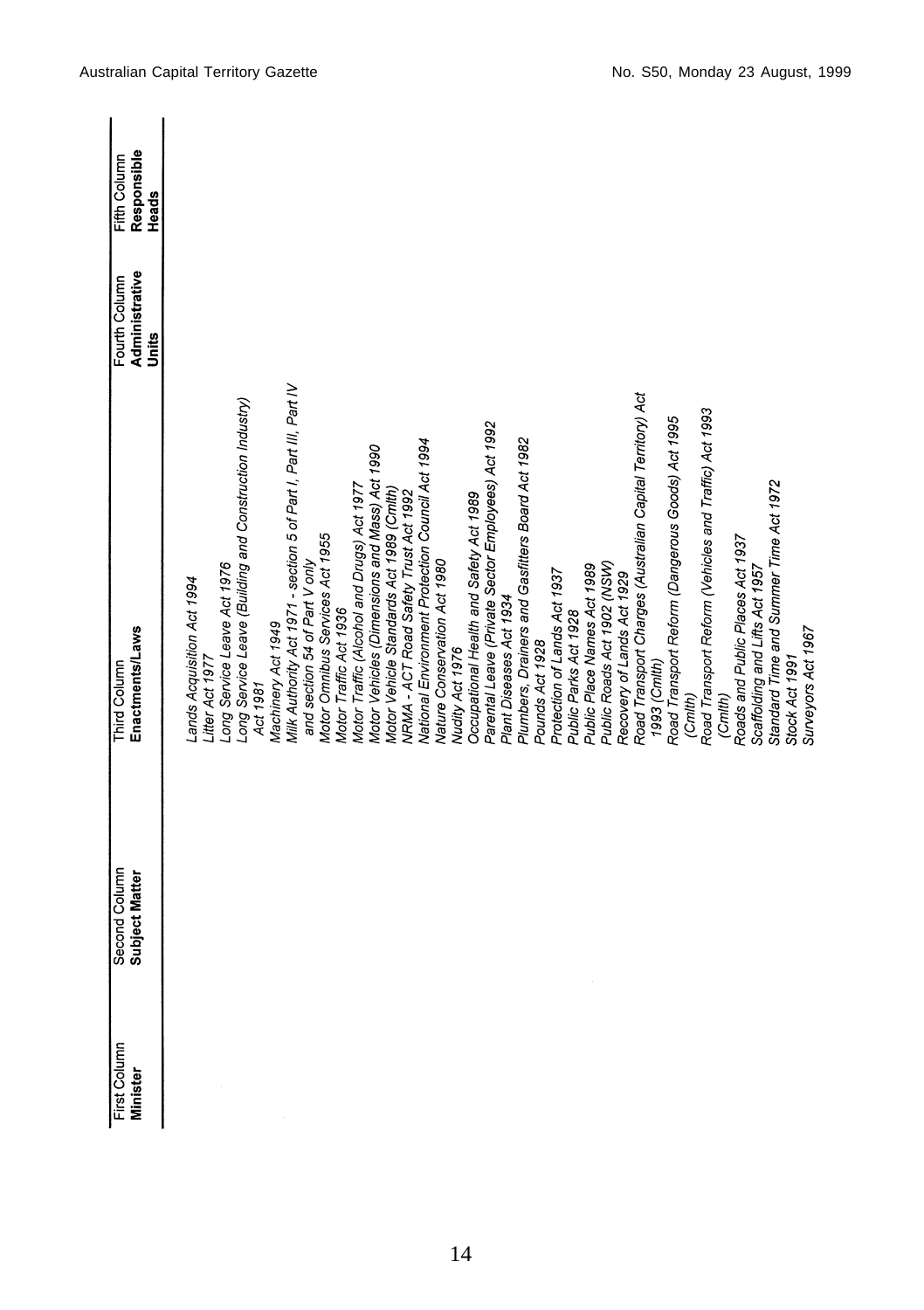| First Column<br>Minister         | Second Column<br>Subject Matter                                                                                                | Enactments/Laws<br>Third Column                                                                                                                                                                                                                                                                                                                                                                                                                                                                                                                                                                                                                                                                                                                    | Administrative<br>Fourth Column                         | Responsible<br>Fifth Column                                                 |
|----------------------------------|--------------------------------------------------------------------------------------------------------------------------------|----------------------------------------------------------------------------------------------------------------------------------------------------------------------------------------------------------------------------------------------------------------------------------------------------------------------------------------------------------------------------------------------------------------------------------------------------------------------------------------------------------------------------------------------------------------------------------------------------------------------------------------------------------------------------------------------------------------------------------------------------|---------------------------------------------------------|-----------------------------------------------------------------------------|
|                                  |                                                                                                                                |                                                                                                                                                                                                                                                                                                                                                                                                                                                                                                                                                                                                                                                                                                                                                    | Units                                                   | Heads                                                                       |
|                                  |                                                                                                                                | Trespass on Territory Land Act 1932<br>Workers' Compensation Act 1951<br>Water Resources Act 1998<br>Unit Titles Act 1970<br>Traffic Act 1937                                                                                                                                                                                                                                                                                                                                                                                                                                                                                                                                                                                                      |                                                         |                                                                             |
|                                  |                                                                                                                                | Workers' Compensation Supplementation Fund Act 1980                                                                                                                                                                                                                                                                                                                                                                                                                                                                                                                                                                                                                                                                                                |                                                         |                                                                             |
| <b>Minister for</b><br>Education | Education policy<br>Schooling<br>Training services<br>Family services<br>Children's and youth services<br>Sport and recreation | Building and Construction Industry Training Levy Act 1999<br>Education Services for Overseas Students (Registration<br>Children's Services Act 1986 - except Part III, Part IV,<br>Adoption Act 1993 - except sub-sections 104(2) and<br>Board of Senior Secondary Studies Act 1997<br>Vocational Education and Training Act 1995<br>University of Canberra (Transfer) Act 1997<br>Canberra Institute of Technology Act 1987<br>Public Baths and Public Bathing Act 1956<br>University of Canberra Act 1989 (Cmlth)<br>and Regulation of Providers) Act 1994<br>Public Instruction Act 1880 (NSW)<br>Free Education Act 1906 (NSW)<br>Schools Authority Act 1976<br>Boxing Control Act 1993<br>Part IVA and Part X<br>Education Act 1937<br>109(2) | Department of<br>Education and<br>Community<br>Services | Chief Executive,<br>Department of<br>Education and<br>Community<br>Services |